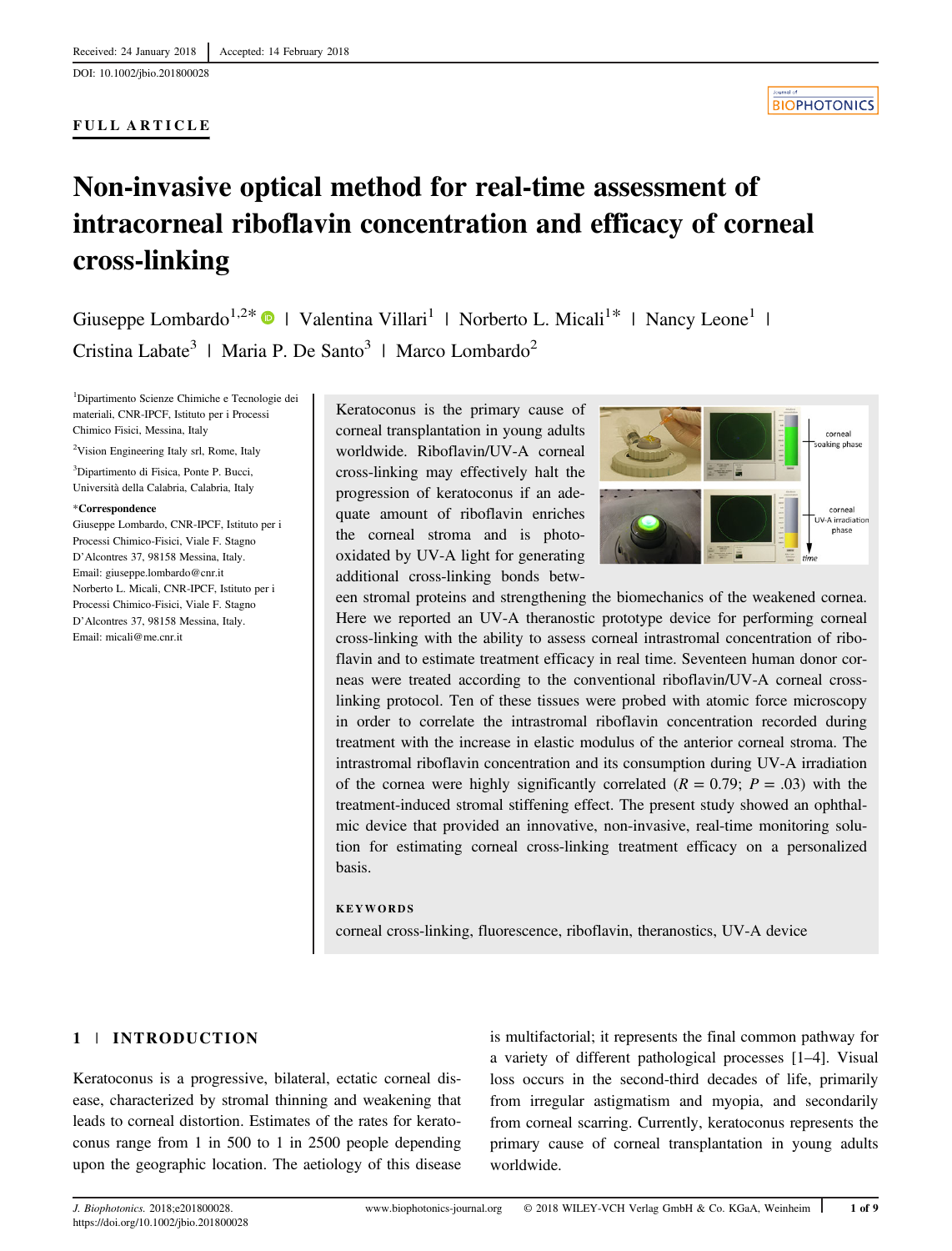# 2 of 9  $\Box$   $\Box$

Over the past decade, riboflavin/UV-A corneal crosslinking has become an established treatment option for slowing down or halting the progression of keratoconus [5–8]. The procedure aims to strengthen the biomechanical stability of the weakened cornea. The efficacy of corneal cross-linking via UV-A irradiation of the cornea saturated with riboflavin has been primarily demonstrated by laboratory studies showing that the procedure increases the biomechanical strength of the treated cornea [9–12]. The adequate bioavailability of riboflavin in the corneal stroma prior to UV-A illumination and its effective consumption during corneal UV-A illumination represent the two primary factors for achieving effective outcomes in patients [13, 14].

In clinic, efficacy of corneal cross-linking is assessed by comparing post-operative corneal topography with baseline measurements over at least 1-year follow-up [8, 15, 16]. However, patients usually wear contact lenses, which alter the shape of the cornea and often make the estimation of keratoconus progression during post-operative follow-up challenging. Real-time monitoring of treatment efficacy (e.g., monitoring intracorneal riboflavin concentration) would be desirable, as it would be possible to tailor a precise treatment to every patient's eye. Such approach would be desirable especially in paediatric patients, who represent a population at high risk for more rapid progression of keratoconus. At present, uncertainty in treatment outcomes derives from many variables that are both related to the individual patient's corneal tissue, such as the differences in penetration of riboflavin into the corneal stroma and consumption of intrastromal riboflavin during UV-A irradiation, and to the number of different treatment protocols at the surgeon's disposal [17, 18].

The intrastromal riboflavin concentration has been measured with accuracy in the laboratory using spectrophotometry, high performance liquid chromatography, confocal fluorescence microscopy and two-photon optical microscopy [13, 14, 19, 20]. Nevertheless, these techniques are invasive and cannot be directly translated to the clinic. Friedman et al. [21] have realized an UV-A device utilizing a digital micromirror device (DMD) and a fluorescent dosimetry camera. The DMD has been configured for switching between the UV-A illumination profile intended for cross-linking treatment (10 mm area) and that of a vertical one-pixel line width (25 μm; 256 levels of intensity) intended for fluorescent dosimetry at intervals prior to and during the treatment; the camera served to collect line images of the cross-sectional distribution of fluorescence due to excited riboflavin through the cornea in porcine eyes. The authors have collected measures of the drop in fluorescence intensity profile of either a whole corneal cross-section image or the most anterior 12 μm of the cornea. They were able to measure a diffusion coefficient for the emitted fluorescence by riboflavin of  $3.3 \pm 0.2 \times 10^{-7}$  cm<sup>2</sup>/s, which was on average 15% lower

than measured using a Franz cell  $(3.8 \pm 0.2 \times 10^{-7} \text{ cm}^2/\text{s})$ in the same study [21] and 21% lower if compared with another study by the same group  $(4.0 \pm 0.2 \times 10^{-7} \text{ cm}^2/\text{s})$ [22]. However, the authors were unable to provide measures of the intrastromal riboflavin concentration during treatment or any estimation of treatment efficacy.

In this work, we present a theranostic UV-A prototype device that monitors non-invasively the intrastromal concentration of riboflavin during treatment as well as provides estimation of corneal cross-linking efficacy in real time. Theranostics is a new strategy of precision medicine for delivering personalized therapy by examining the effect in real time through in vivo diagnostic imaging. The present device was tested in the laboratory using seventeen eye bank donor human corneal tissues.

## 2 | MATERIAL AND METHODS

## 2.1 | Human sclerocorneal tissues

Seventeen total human donor sclerocorneal tissues from different donors were obtained from the Veneto Eye Bank Foundation (Venezia Zelarino, Italy). Inclusion criteria included an endothelial cell density (ECD) ≥1800 cells/ mm<sup>2</sup>; exclusion criteria included any corneal or ocular surgery. The study adhered to the tenets of Declaration of Helsinki for the use of human tissues and was approved by the National Research Council research ethics and bioethics advisory committee.

Seven human donor sclerocorneal tissues were used to assess the novel UV-A device and the optical method in the laboratory; the other 10 donor sclerocorneal tissues were used to correlate data collected by the novel UV-A device during corneal cross-linking with the increased biomechanical strengthening of the anterior stroma induced by treatment.

#### 2.2 | UV-A device optical set-up

The optical set-up of the prototype device is schematized in Figure 1. The UV-A light (365  $\pm$  10 nm), generated by a LED (LD), is collimated by lens  $L_1$  and reaches the cornea through the reflection from a long pass dichroic mirror (DM, long pass filter with cut-off wavelength of 410 nm). The residual light passing through DM is measured by a photodiode (PD), which monitors the UV-A power density. The lens  $L_2$  conjugates the corneal plane with the CMOS sensor of the RGB camera (DCC1645C, Thorlabs Inc, Newton, NJ). The camera acquires images of  $1280 \times 1024$ (pixel size  $= 3.6$  µm). When the cornea is enriched with riboflavin and is excited by UV-A light, the riboflavin fluorescence presents a band of emission spectrum that overlaps the RGB camera's green filter. The intensity values of the green pixels (values range from 0 to 255 levels, ie, 8 bits)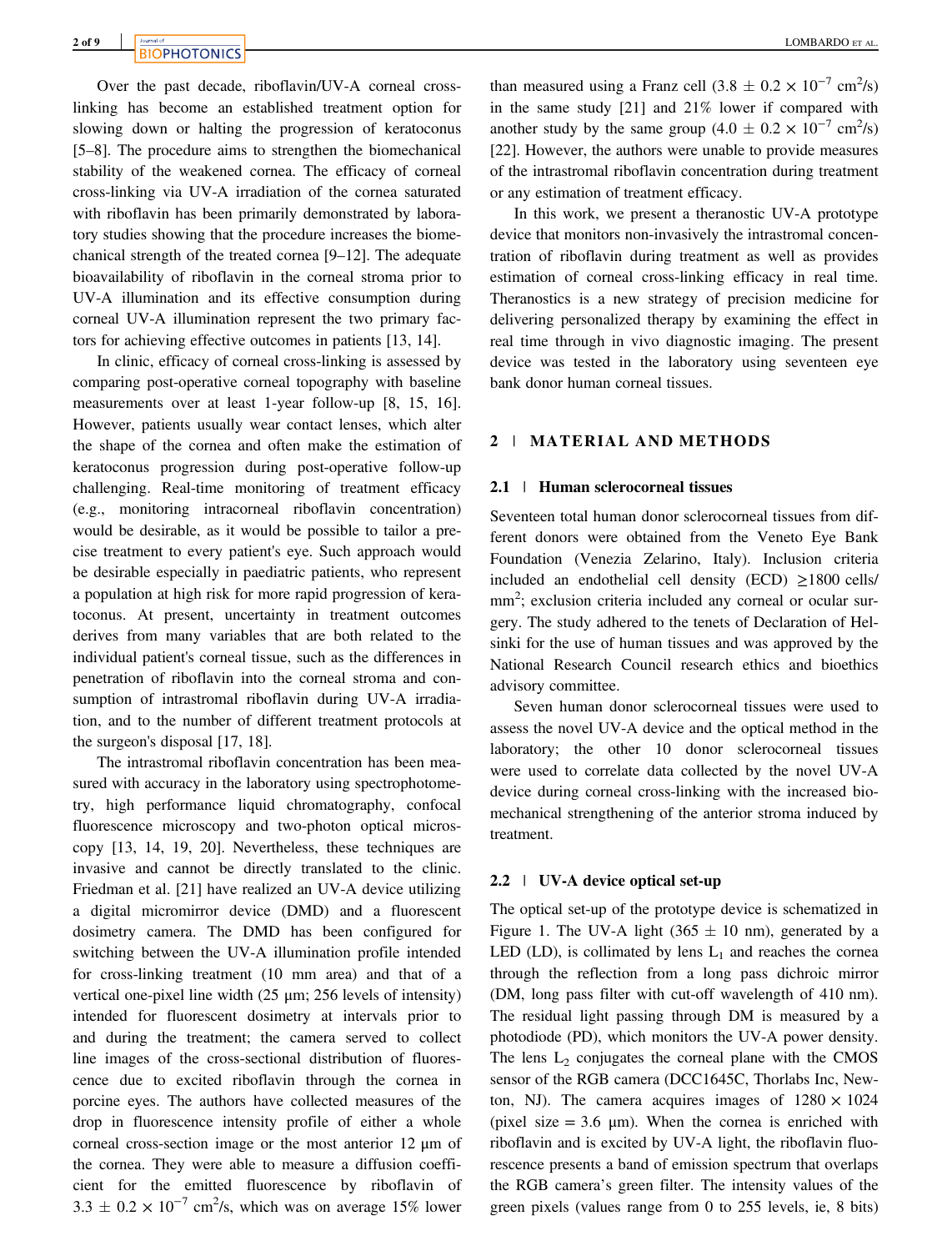of the corneal image are averaged and this value,  $I<sub>G</sub>$ , provides a measure of the whole fluorescence contribution,  $I_F(\lambda_F)$ , at wavelength  $\lambda_F$ , emitted from the cornea soaked with riboflavin. Since  $I_G$  and  $I_F(\lambda_F)$  are linearly correlated, the exposure and frame rate of the RGB camera are modified in accordance with the UV-A power density in order to ensure the widest dynamic range as possible for each cornea.

A PC, running a custom LabVIEW (National Instruments Corporation, 11500 Mopac Expressway, Austin, TX) routine interfacing with an Arduino μcontroller (Arduino LLC; [www.arduino.cc\)](http://www.arduino.cc), manages the overall operation of the theranostic UV-A device; it turns on/off LD and changes its power density, monitors the intensity of PD, acquires the images from the RGB camera and controls its main parameters (ie, frame rate, exposure time, etc.). It then elaborates the acquired information for calculating in real time the intrastromal riboflavin concentration and treatment efficacy. The UV-A device sensitivity, which is assessed by considering the smallest detectable concentration value of riboflavin (corresponding to twice the camera's noise) is  $5 \times 10^{-6}$  g/cm<sup>3</sup>. The present device also includes 2 low power alignment red lasers used to move the focal plane onto the cornea.

#### 2.3 | Theoretical outline of fluorescence

The fluorescence intensity,  $I_F(\lambda_F)$ , is proportional to the spectral emission,  $F(\lambda_F)$ , whose integral represents the fluorescence quantum efficiency, and to the absorbed light intensity,  $I_A$ , at the excitation wavelength,  $\lambda_E$ :

$$
I_{\mathcal{F}}(\lambda_{\mathcal{F}}) = h(C, T)F(\lambda_{\mathcal{F}})I_{\mathcal{A}}(\lambda_{\mathcal{E}}),
$$
\n(1)

where  $h(C,T)$  is a quenching function, which depends on the riboflavin concentration, C, and on the temperature,  $T$  [23]. By introducing in Eq. (1) the riboflavin absorption  $a$  $(\lambda_{\rm E})$  and the excitation intensity,  $I_0(\lambda_{\rm E})$ , it becomes as follows:

$$
I_{\mathcal{F}}(\lambda_{\mathcal{F}}) = h(C, T)F(\lambda_{\mathcal{F}})I_0(\lambda_{\mathcal{E}})a(\lambda_{\mathcal{E}}).
$$
 (2)

The fluorescence intensity is proportional to the riboflavin concentration by means of its absorption coefficient, a  $(\lambda_{\rm E})$ . After calibration of the device, which is mandatory to derive  $h(C,T)$ , and by taking into account the corneal thickness, the fluorescence signal,  $I_G$ , can be correlated with the riboflavin concentration. The quenching function,  $h$  $(C,T)$ , depends non-linearly on T and C, however, for sufficiently low concentrations of riboflavin (typically for  $C < 2 \times 10^{-4}$  g/cm<sup>3</sup>),  $h(C,T)$  depends linearly on C (T is constant during the UV-A device operation) [24, 25].

## 2.4 | Theranostic UV-A device calibration

Calibration of the theranostic UV-A device is needed in order to uniquely correlate  $I_G$  with the unknown riboflavin



FIGURE 1 Schematic of the UV-A theranostic prototype device. The UV-A LED (LD) illuminates the corneal tissue under treatment; the photodetector (PD) monitors the power density of the UV-A excitation light. The lenses  $L_1$  and  $L_2$  represent the collimation lens and the achromatic doublet lens, respectively;  $L_2$  conjugates the corneal focal plane to the pupil plane of the RGB camera (1280  $\times$  1024 pixels resolution; 1/3 in. CMOS digital image sensor). The μcontroller is an Arduino Uno board, which controls the LD power density and acquires voltage signal from PD. The computer (PC), which runs a routine in LabView, manages the overall process of the UV-A device

concentration. The calibration procedure was carried out by using a spectrophotometer (Avaspec 2048L, Avantes BV, Apeldoorn, The Netherlands) [17, 20, 25]. Data were expressed as spectrum of absorbance (or optical density). The extinction coefficient of riboflavin at 445 nm  $(\varepsilon_{445} = 10\,$  800/cm M) was determined by measuring the absorbance of several riboflavin dilutions, ranging from  $5 \times 10^{-6}$  to  $3.5 \times 10^{-4}$  g/cm<sup>3</sup>. Then, the calibration curve was obtained by associating at each concentration value, measured by the absorption spectrum, the value acquired and processed by the device,  $I_G$ , which defines the fluorescence emitted by the riboflavin in the corneal stroma,  $I_F(\lambda_F)$ . In this study, the concentration of riboflavin was expressed as g/cm<sup>3</sup> or as percentage (%), where  $1 \times 10^{-4}$  g/cm<sup>3</sup> corresponds to 0.010%.

# 2.5 | Corneal cross-linking treatment and UV-A device operation

Seven sclerocorneal tissues were treated by using the novel theranostic UV-A device. Donors  $(64 \pm 6$  years) did not have history of corneal pathologies or eye surgery. The tissues were explanted between 3 and 20 hours post-mortem and cultivated at  $30^{\circ}$ C in corneal storage medium for 2 weeks. The mean cadaver time was  $10 \pm 6$  hours. The ECD  $(2257 \pm 336 \text{ cells/mm}^2)$  was measured using an inverted optical microscopy (Axiovert 25, Carl Zeiss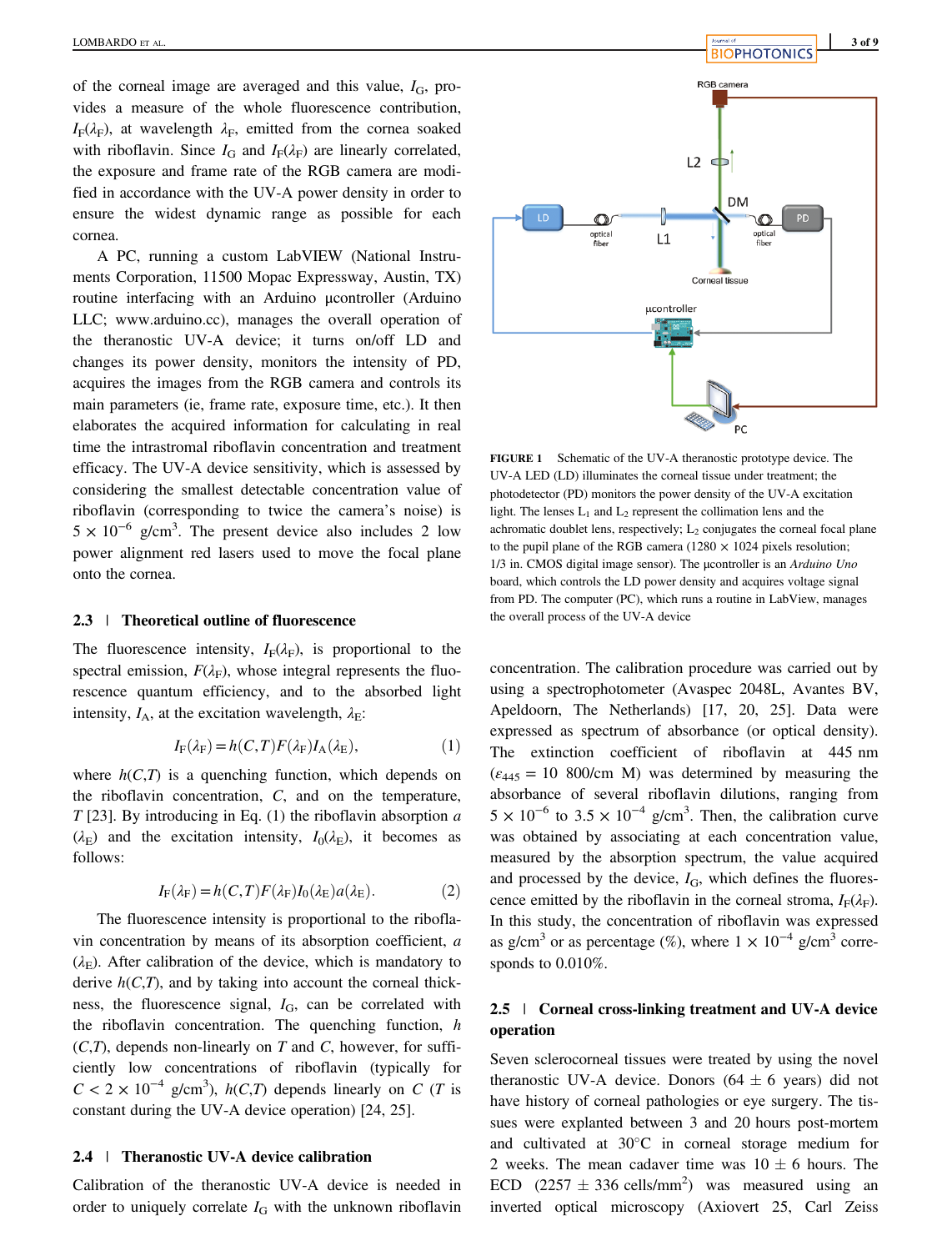Microscopy, Jena, Germany). The sclerocorneal samples were shipped to the laboratory in 6% dextran-enriched corneal storage medium and were used for experiment within 24 hours.

Each sclerocorneal tissue was placed in an artificial anterior chamber (AAC, Coronet, Network Medical Products, Ltd, North Yorkshire, UK), pressurized with the AAC filled with 0.9% sodium chloride using a 5 mm syringe and treated according to clinical guidelines. Before removing the corneal epithelium with an Amoils' brush (Innovative Excimer Solutions Inc., Toronto, ON), the central corneal thickness (CCT;  $544 \pm 103 \text{ }\mu\text{m}$ ) was measured with an ultrasound corneal pachymeter (Pachmate, DGH, Exton, PA); thereafter, each corneal tissue was treated according to the Dresden protocol [6–8]. Briefly, this gold standard protocol consists of soaking the cornea with riboflavin for 30 minutes before irradiating the tissue at 3 mW/cm<sup>2</sup> for 30 minutes with an irradiation area of 9 mm diameter. In this work, we used a 20% dextran enriched 0.1% riboflavin (Ricrolin, Sooft Italia SpA, Montegiorgio (FM), Italy) instilled every 2 to 3 minutes before UV-A irradiation. The only exception with the Dresden protocol was that no riboflavin drops was added during irradiation in order to avoid any bias in the estimation of riboflavin by the theranostic device.

Before commencing each treatment, the native corneal fluorescence (ie, the background or baseline corneal reference signal,  $B<sub>G</sub>$ ), was acquired from each tissue. This value was then subtracted from the fluorescence emitted by the cornea during treatment (either during soaking or UV-A irradiation of the cornea). After 30 minutes of stromal soaking with riboflavin, the excess of riboflavin was gently washed from the stromal surface of the cornea using a sodium chloride 0.9% solution in order to measure only the intrastromal riboflavin. The intrastromal riboflavin concentration was derived from the calibration curve by measuring  $I_G$  when the cornea was illuminated with an UV-A irradiation at very low power density  $(< 0.6$  mW/cm<sup>2</sup>) in order not to induce any photodynamic polymerization process of the corneal stroma. Each corneal tissue was then irradiated at 3 mW/cm<sup>2</sup> for 30 minutes. During UV-A illumination of the cornea, the intrastromal riboflavin concentration was again evaluated from the calibration curve by measuring the acquired  $I<sub>G</sub>$  value. This procedure permitted to measure the intrastromal riboflavin consumption during the irradiation of the tissue. No additional riboflavin was applied during irradiation (Figure 2).

The riboflavin concentration values computed by the theranostic UV-A device were compared with that measured independently from the absorbance with the spectrophotometer both at the end of corneal soaking and at the end of UV-A illumination of the cornea [13, 14]. Any potential loss in light transmission due to the quartz microscope slide and to the refractive index mismatch between the corneal

tissue and air was minimized because each cornea was measured under the same conditions before and after corneal soaking with riboflavin and after UV-A irradiation. The intraclass correlation coefficient (ICC; two-way random effects model) was calculated in order to estimate the absolute agreement between intrastromal concentrations of riboflavin calculated with the 2 independent optical methods.

## 2.6 | Biomechanical testing

The mechanical properties of the anterior stroma of 10 eye bank donor sclerocorneal tissues from different donors obtained from the Veneto Eye Bank Foundation (donor age:  $63 \pm 8$  years; cadaver time:  $10 \pm 4$  hours; ECD:  $2000 \pm 190$  cells/mm<sup>2</sup>; CCT:  $528 \pm 29$  µm) were probed by atomic force microscopy (AFM) before and after corneal cross-linking with the novel UV-A device. The Amoils' brush was used to remove the corneal epithelium; each corneal tissue was then soaked with 20% dextran enriched 0.1% riboflavin (Ricrolin, Sooft Italia SpA) for 30 minutes before UV-A irradiation at 3 mW/cm<sup>2</sup> for 30 minutes. One drop of riboflavin was applied every 3 to 5 minutes over the cornea during irradiation in order to mimic the approach of eye surgeons, who apply drops for protecting the tissue by possible UV-A phototoxic effects on the corneal endothelium [5–8]. An expert corneal surgeon (M.L.) performed all the treatments in order to replicate the standard clinical operating procedure in the laboratory.

During AFM measurements, each corneal tissue was gently placed on a specially designed Teflon environmental cell with the endothelial side facing downward and kept in place without the use of glue to preserve its mechanical properties. A NanoScope IIIa atomic force microscope (Bruker, Billerica-MA, USA) was operated in the Force Spectroscopy mode to analyze the Young's modulus of elasticity of the most anterior stroma. Measurements were performed at  $27^{\circ}$ C (close to the physiological temperature of the human cornea), with the specimens immersed in 20% dextran solution, using phosphorus-doped rectangular silicon cantilevers of nominal elastic constant between 20 and 80 N/m (TESPA, Bruker). Dextran was used as imaging medium to keep the tissues at the same osmolarity of riboflavin/UV-A corneal cross-linking [11]. The nominal value of the tip radius of curvature was 10 nm. Force curves were obtained on 3 different locations at the centre of the anterior stroma of each sample and several force curves (30 curves for each rate) were recorded at the approach speed of 3.5 μm/s at each location. No adhesion between the tip and the sample surface was detected in any sample. We made sure to avoid any possible alteration of the tissue during measurement; any rupture in the material would have induced a discontinuity in the force curve profile and therefore would have been clearly identified [26].

Calibration of both the AFM optical sensitivity and the spring constant of each cantilever was done, as previously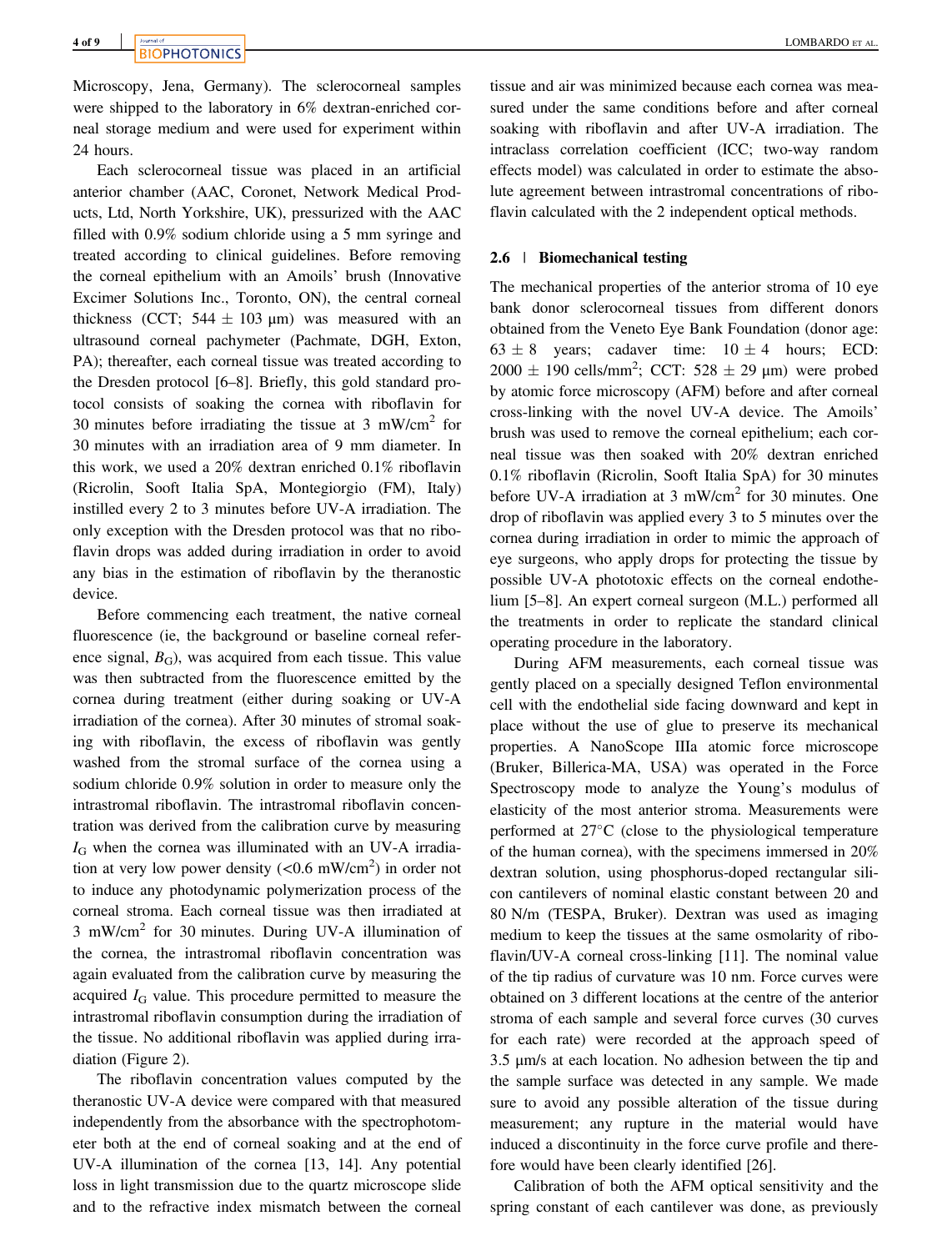FIGURE 2 Main steps of the experiments performed in the present study. Standard corneal cross-linking with riboflavin was performed using the theranostic UV-A prototype device. (A) Each cornea was mounted in the AAC and soaked with 20% dextran-enriched 0.1% riboflavin solution for 30 minutes. (B) The cornea was then irradiated at 3 mW/cm<sup>2</sup> for 30 minutes. The theranostic UV-A device provided a realtime estimation of intrastromal riboflavin concentration during treatment. The arrows point out the tank showing the intrastromal concentration of riboflavin during soaking phase and UV-A irradiation phase. The different colour correlated with the amount of intrastromal riboflavin concentration, that is, green for concentration above 0.016% (1.6 × 10<sup>-4</sup> g/cm<sup>3</sup>), yellow for concentration below 0.008%  $(0.8 \times 10^{-4} \text{ g/cm}^3)$ 



described in detail [11, 26, 27]. We determined the physical constants (ie, length, width and thickness) of each cantilever and the optical detector sensitivity. From these experimental calibrations, the spring constant of the cantilevers used in the experiment was 45 N/m.

The Young's modulus of elasticity  $(E)$  was calculated individually for each corneal sample before and after crosslinking. The Young's modulus was calculated by fitting the approach curve with the Hertz-Sneddon model for a conical indenter [11, 26–29]. This model relates the loading force to indentation, which for a conical indenter is:

$$
F = F_0 + \frac{2}{\pi} \frac{E}{1 - \nu^2} (\delta - \delta_0)^2 \tan(\alpha),\tag{3}
$$

where F is the loading force in Newton (N),  $\nu$  is the Poisson's ratio (0.49 for the corneal tissue),  $\delta$  is the indentation depth, E is the Young's modulus in Pascal,  $F_0$  and  $\delta_0$  are the loading force at baseline and the indentation depth at the contact point, respectively. A custom software written in Matlab permitted to identify automatically the contact point and thus to provide a reproducible value of  $E$ , as previously shown [11, 26, 30].

The Student's t-test was used to compare the Young's modulus values collected before and after riboflavin/UV-A corneal cross-linking. In addition, the biomechanical results were correlated with the riboflavin concentration values measured by theranostic prototype device during treatment. A regression curve was developed to correlate the increment of stromal stiffness as a function of riboflavin concentration:

$$
Y = b_0 + b_1 C_{\text{post}} + b_2 C_{\text{consumption}\%},\tag{4}
$$

where  $C_{\text{post}}$  is the intrastromal concentration of riboflavin after stromal soaking and  $C_{\text{consumption}\%}$  is the ratio of the differences between  $C_{\text{post}}$  and the intrastromal riboflavin concentration after UV-A irradiation of the cornea,  $C_{UV-A3mW}$  and  $C_{post}$ , and  $b_0$ ,  $b_1$  and  $b_2$  are the coefficients of regression.

## 3 | RESULTS

After 30 minutes of stromal soaking, the intrastromal riboflavin concentration was highly consistent between tissues  $(0.014 \pm 0.003\%)$ . After UV-A irradiation of the cornea, the mean intrastromal riboflavin concentration was mean intrastromal riboflavin concentration was  $0.003 \pm 0.001\%$ ; the mean consumption of riboflavin was  $80 \pm 4\%$ . During UV-A irradiation, the stromal riboflavin concentration decreased non-linearly in all tissues (Figure 3).

The intrastromal riboflavin concentration, determined by fluorescence and absorbance spectrum measurements, after stromal soaking and UV-A irradiation of the cornea is summarized in Table 1. After stromal soaking, the results obtained with the two optical methods showed good agreement (ICC = 0.60;  $P = .05$ ). The absolute agreement between the two methods decreased after UV-A irradiation of the cornea (ICC =  $0.32$ ;  $P = .01$ ), caused by tissue shrinking (corneal stroma thinned averagely by 29% after treatment) and increased back-scattered light from the tissue, which made the absorption measurements less reliable than fluorescence measurements.

After conventional riboflavin/UV-A corneal cross-linking, the Young's modulus increased significantly from  $1.61 \pm 0.53$  MPa preoperatively to  $2.08 \pm 0.72$  MPa postoperatively ( $P = .001$ ). The biomechanical strengthening of the anterior stroma was significantly correlated with the amount of intrastromal riboflavin measured immediately before UV-A irradiation and with the consumption of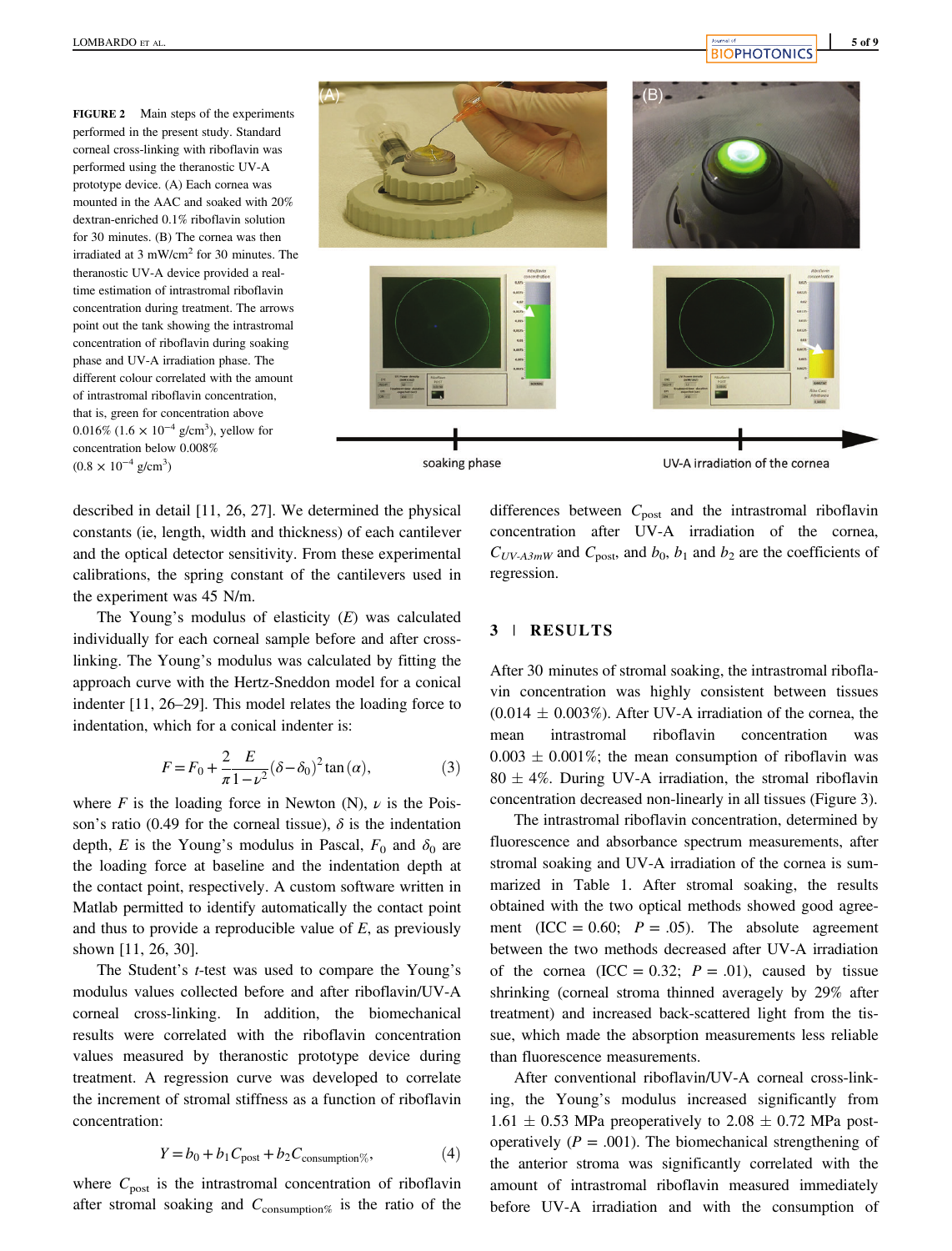

intrastromal riboflavin by UV-A irradiation of the cornea. The result of the model was highly statistically significant  $(R = 0.79; P = .03;$  Figure 4). In all cases that had a regression value of 1.3 (ie, E increased by 1.3 times)  $C_{\text{post}}$  and  $C_{\text{consumption}\%}$  were >0.014% and >65%, respectively. The various riboflavin drops administration over the corneal stroma during UV-A irradiation (1 drop every 3-5 minutes), as currently done in the standard clinical operating procedure, was valuable to generate differences among tissues; the consumption of riboflavin during UV-A irradiation differed significantly among samples and was the primary cause of the differently induced treatment stiffening effect (Table 2).

# 4 | DISCUSSION

We disclosed a novel apparatus for performing corneal cross-linking that measures non-invasively the intrastromal

TABLE 1 Corneal intrastromal riboflavin concentration immediately after stromal soaking  $(C_{post})$  and after UV-A irradiation of the cornea using 3 mW/cm<sup>2</sup> for 30 minutes ( $C_{UV\text{-}A3mW}$ ) determined by the theranostic UV-A device (fluorescence) and by spectrophotometry (absorbance)

|                   | <b>Fluorescence</b>                             |                                             | <b>Absorbance</b>                               |                                                    |
|-------------------|-------------------------------------------------|---------------------------------------------|-------------------------------------------------|----------------------------------------------------|
| Corneal<br>tissue | $C_{\text{post}}$<br>$(10^{-4} \text{ g/cm}^3)$ | $C_{UV-A3mW}$<br>$(10^{-4} \text{ g/cm}^3)$ | $C_{\text{post}}$<br>$(10^{-4} \text{ g/cm}^3)$ | $C_{\text{UV-A3mW}}$<br>$(10^{-4} \text{ g/cm}^3)$ |
| 153 420           | 1.2                                             | 0.3                                         | 1.8                                             | 0.8                                                |
| 153 769           | 1.2                                             | 0.3                                         | 1.5                                             | 0.7                                                |
| 151 978           | 1.6                                             | 0.3                                         | 1.3                                             | 0.5                                                |
| 151 979           | 1.4                                             | 0.3                                         | 1.5                                             | 0.7                                                |
| 153 865           | 1.1                                             | 0.2                                         | 1.3                                             | 0.7                                                |
| 160 227           | 1.8                                             | 0.4                                         | 2.7                                             | 0.9                                                |
| 160 289           | 1.4                                             | 0.3                                         | 1.7                                             | 0.6                                                |
| $M + SD$          | $1.4 + 0.3$                                     | $0.3 + 0.1$                                 | $1.7 + 0.4$                                     | $0.7 + 0.2$                                        |

FIGURE 3 Consumption of intrastromal riboflavin during UV-A illumination at 3 mW/cm2 for 30 minutes in a representative case (tissue 153 420). The lines are the results of the fit with an exponential law,  $C(t) = C_{\text{post}} \exp(-t/\tau)$ , which yields the rate,  $\tau$ , of intrastromal riboflavin consumption (12.8 minutes). The inset shows the intrastromal riboflavin concentration during UV-A irradiation normalized to  $C_{\text{post}}$  as a function of the UV-A energy density

riboflavin concentration of the cornea and provide biomarkers of treatment efficacy in real time.

The performance of the device was evaluated by testing human donor corneal tissues and comparing the results with those obtained by absorption measurements, which represents the state-of-the-art optical technology for measuring the UV absorption of riboflavin [13, 14, 31–34]. Absorption spectrum allows for the determination of the intrastromal riboflavin concentration from the known value of the molar extinction coefficient of riboflavin [13, 14]; due to its invasiveness, however, it cannot be used directly in patients. Furthermore, absorption spectrum is affected by tissue's structure and optical properties, which may lead to unreliable measurements, as found in this study after UV-A irradiation of the cornea. The disclosed UV-A device does not suffer from these limitations because it is based on fluorescence measurements of excited intracorneal riboflavin. The image data acquired by the novel UV-A device were reliable to determine non-invasively the intrastromal concentration of riboflavin during corneal cross-linking and were consistent with previous studies, which used different optical techniques [13, 14, 32].

In order to test the hypothesis that  $C_{\text{post}}$  and  $C_{\text{consumption}}$ % were key factors to achieve effective outcome of corneal cross-linking, we correlated these measurements with the induced stiffening effect on the anterior stroma of 10 eye bank donor tissues. After treatment, the Young's modulus of elasticity of the anterior stroma increased by 1.02 to 1.58 times in comparison with baseline measurements, which showed a fair agreement with previous studies [9–12, 35]. The increased biomechanical strengthening of the stroma was highly significantly correlated with the intrastromal concentration of riboflavin prior to UV-A illumination of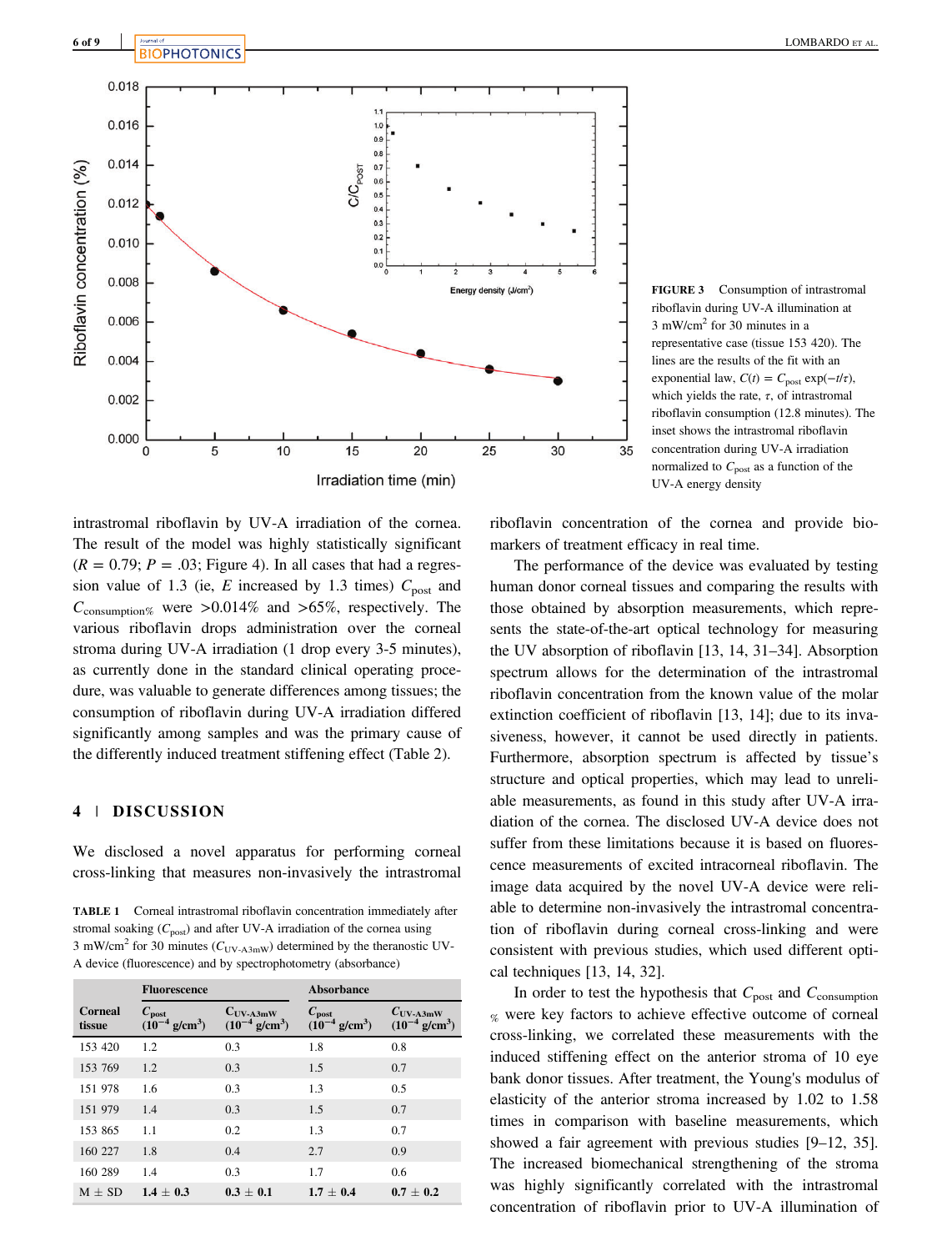

the cornea and the consumption of intrastromal riboflavin caused by UV-A illumination of the cornea. The small increase of the Young's modulus of elasticity of the anterior stroma in 30% of tissues was correlated with the lower consumption of intrastromal riboflavin during UV-A irradiation  $(C_{\text{consumption}\%} \le 50\%)$ , likely caused by the masking effect of 20% dextran enriched 0.1% riboflavin drops applied over the stromal surface during irradiation, as shown previously [13]. Differences between samples could be primarily caused by (1) more frequent application of riboflavin drops, (2) variable precorneal permanence of riboflavin, and (3) non-uniform distribution of riboflavin film over the stromal surface. during UV-A irradiation ( $C_{\text{consumption}\%}$ ). Each symbol represents a human donor corneal tissue ( $n = 10$ )

The use of the novel theranostic UV-A device provided valuable information on the dynamics behaviour of intrastromal riboflavin consumption during UV-A irradiation of human corneal tissues. Two different photochemical mechanisms, of which one is favoured at low oxygen concentration (type I) and the latter is favoured in the presence of oxygen (type II), are currently known to be involved in the formation of additional cross-linking bonds between the stromal proteins during riboflavin/UV-A corneal cross-linking [36, 37]. In the type I mechanism, by receiving energy from UV-A light, riboflavin becomes the excited riboflavin triplet, which interacts directly with the substrate (ie, stromal proteins); in the type II mechanism, the excited riboflavin triplet reacts with oxygen dissolved in stroma to produce reactive oxygen species, including singlet oxygen, hydroxyl radical and hydrogen peroxide, which generate photo-oxidation and photo-polymerization of the substrate. The exponential decrease of intrastromal riboflavin concentration during UV-A illumination (see Figures 2 and 3) is consistent with the knowledge that the consumption of riboflavin in the stroma is spatially homogeneous and temporally monotonic decreasing [13, 14, 19, 32]. Since the intrastromal riboflavin concentration is

**TABLE 2** Corneal intrastromal riboflavin concentration immediately after stromal soaking ( $C_{post}$ ), after UV-A irradiation of the cornea ( $C_{UV\rightarrow 3mW}$ ) and their relative consumption are shown together with the values of Young's modulus of corneal tissue before (pre-operative) and after UV-A irradiation (postoperative). The relative increase of the Young's modulus with respect to the pre-operative values are also shown

|                       | <b>Intrastromal riboflavin concentration</b>    |                                             |                    | Young's modulus           |                      |                                              |
|-----------------------|-------------------------------------------------|---------------------------------------------|--------------------|---------------------------|----------------------|----------------------------------------------|
| <b>Corneal tissue</b> | $C_{\text{post}}$<br>$(10^{-4} \text{ g/cm}^3)$ | $C_{UV-A3mW}$<br>$(10^{-4} \text{ g/cm}^3)$ | Consumption $(\%)$ | <b>Preoperative (MPa)</b> | Post-operative (MPa) | <b>Increase of Young's</b><br>modulus (d.u.) |
| 142 875               | 1.80                                            | 0.60                                        | 65                 | 1.16                      | 1.63                 | 1.40                                         |
| 143 104               | 1.80                                            | 0.60                                        | 66                 | 2.86                      | 3.82                 | 1.34                                         |
| 143 455               | 1.60                                            | 0.47                                        | 70                 | 1.25                      | 1.99                 | 1.58                                         |
| 143 712               | 1.70                                            | 0.22                                        | 86                 | 2.23                      | 2.83                 | 1.27                                         |
| 151 714               | 1.60                                            | 0.21                                        | 86                 | 1.13                      | 1.61                 | 1.42                                         |
| 151 715               | 1.70                                            | 0.18                                        | 89                 | 1.40                      | 2.2                  | 1.56                                         |
| 157 111               | 1.70                                            | 0.98                                        | 42                 | 1.50                      | 1.53                 | 1.02                                         |
| 157 122               | 1.60                                            | 0.80                                        | 50                 | 1.60                      | 1.78                 | 1.11                                         |
| 157 133               | 1.40                                            | 0.89                                        | 46                 | 1.55                      | 1.62                 | 1.05                                         |
| 157 144               | 1.40                                            | 0.33                                        | 76                 | 1.45                      | 1.80                 | 1.24                                         |
| $M \pm SD$            | $1.6 \pm 0.1$                                   | $0.5 \pm 0.3$                               | $68\% \pm 17\%$    | $1.61 \pm 0.53$           | $2.08 \pm 0.72$      | $1.30 \pm 0.2$                               |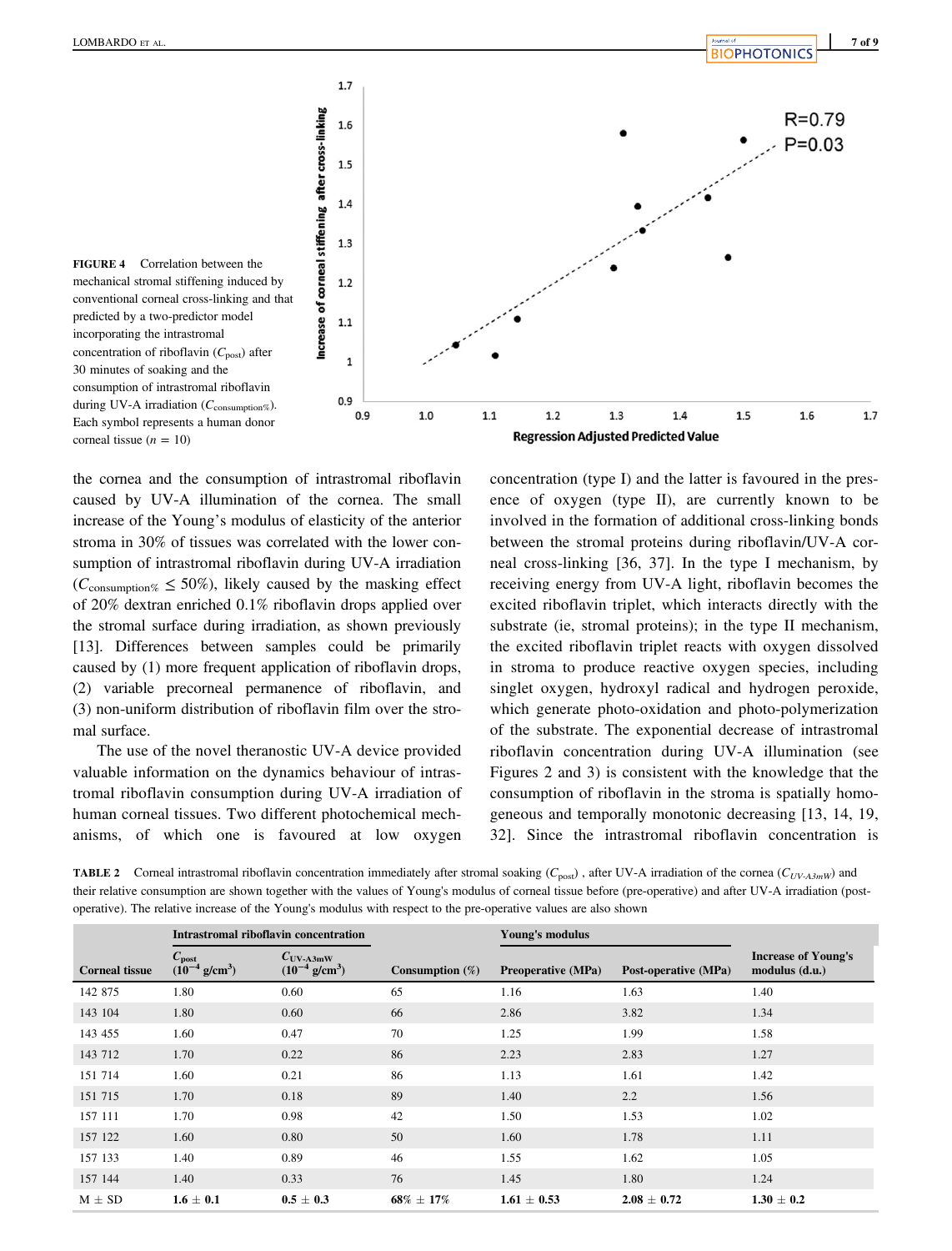**8 of 9 COMBARDO ET AL. COMBARDO ET AL.** 

relatively low  $(\leq 0.02\%)$ , the overall photochemical process can be considered as pseudo-first order under anaerobic conditions [22]; as a consequence, an exponential kinetic consumption of riboflavin is expected [22]. This implies that, in ambient environment (ie, 21% partial pressure of oxygen), the role of type I mechanism is predominant for the formation of additional chemical bonds between stromal proteins in riboflavin/UV-A corneal cross-linking with 30 minutes of stromal soaking with dextran-enriched riboflavin and total UV-A energy dose of  $5.4$  J/cm<sup>2</sup> using 3 mW/cm<sup>2</sup> power density. Previous authors have investigated whether the treatment would be oxygen-dependent or not providing controversial results [22, 37–39]. Sel et al. [38] have shown that riboflavin generates, via hydrogen peroxide formation during UV-A irradiation, hydroxyl radicals in ambient environment; the formation of these radicals has been shown to decrease with decreased riboflavin concentration. Richoz et al. [39] have shown that, in a controlled low oxygen environment (0.5% oxygen concentration in helium atmosphere), the biomechanical strengthening of the cornea induced by riboflavin/UV-A cross-linking is highly decreased in comparison with ambient environment (21% oxygen concentration). However, the authors neglected that corneal cross-linking is performed at oxygen environment of ambient air and the results of their work cannot be translated to the clinic. Kamaev et al. [22] have demonstrated that the main mechanism of the corneal cross-linking treatment is the direct interaction between riboflavin triplets and reactive groups of stromal proteins, which leads to the cross-linking of the proteins through radical reactions. However, the type II mechanism has been considered predominant at the start of UV-A illumination. McCall et al. [37] have assumed that riboflavin/UV-A corneal cross-linking is inhibited if singlet oxygen is quenched and stromal carbonyl groups are blocked, thus indicating the absence of other cross-linking mechanisms. On the other hand, these authors have used sodium azide to quench singlet oxygen, but this salt has been previously shown to quench riboflavin triplet as well [40, 41]. Huang et al. [42] have shown that singlet oxygen quencher alone cannot protect the riboflavin under light from degradation completely and have concluded that mixed type I and type II pathways are involved in the riboflavin degradation under light. Overall, the use of type I or type II pathways is dependent on the type and concentration of photosensitizer, concentrations of substrate, presence of enhancers and/or quenchers, and concentration and solubility of oxygen, which is higher in non-polar environments and lower in water-based systems. Since all the above experiments were carried out under different environment conditions and using different techniques or sample species, a direct comparison of results between studies remains challenging. From the present findings, at oxygen environment of ambient air, the main limiting factor for effectively improving the biomechanical strength of the human corneal stroma during conventional corneal crosslinking is the intrastromal concentration of riboflavin prior to UV-A irradiation and its effective consumption during UV-A irradiation. Further studies are needed in order to understand the effect of epithelium or other UV-A irradiation protocols (ie, >9 mW/cm<sup>2</sup> with 5.4 J/cm<sup>2</sup> or higher energy density or intermittent UV-A light illumination) on the kinetics of corneal cross-linking with riboflavin [30].

Confocal imaging could theoretically improve the UV-A device's axial resolution and allow for analysis of intrastromal riboflavin at increasing depth of the cornea; on the other hand, the concentration of riboflavin has been shown to be almost constant up to 320 to 350 μm stromal depth [13, 32] (keratoconus corneas have in general stromal thickness thinner than 400 μm) and the effect of biomechanical strengthening has been measured to be mainly limited to the anterior 250 μm stromal depth [9–11, 35]. Therefore, increasing complexity in the system would not lead to a real advantage in the outcome measures.

## 5 | CONCLUSION

We have developed an image-guided innovative solution for estimating corneal cross-linking efficacy in real time through non-invasive measurement of intrastromal riboflavin concentration. Clinical studies are required in order to clarify whether this theranostic UV-A device may support corneal surgeons to successfully perform personalized corneal cross-linking treatments, ensuring safety and efficacy in every patient eye.

## ACKNOWLEDGMENTS

We are thankful to Giovanni Desiderio (Consiglio Nazionale delle Ricerche, Istituto di Nanotecnologia, Rende, Italy), Roberto Caruso and Giuseppe Lupò (Consiglio Nazionale delle Ricerche, Istituto per i Processi Chimico Fisici, Messina, Italy) for their support in developing the theranostic device's electronic board and Domenico Arigò and Giuseppe Spinella (Consiglio Nazionale delle Ricerche, Istituto per i Processi Chimico Fisici, Messina, Italy) for their support in assembling the device and Chiara Mustarelli (Consiglio Nazionale delle Ricerche, Istituto Nazionale di Ottica) for assistance in preparing documents for ethical committee approval.

# Conflict of interest

M.L. and G.L. are co-founders and shareholders of Vision Engineering Italy srl. G.L., N.L.M., V.V. and M.L. are coinventors on a pending patent application (WO2017 130043A1) related to this work.